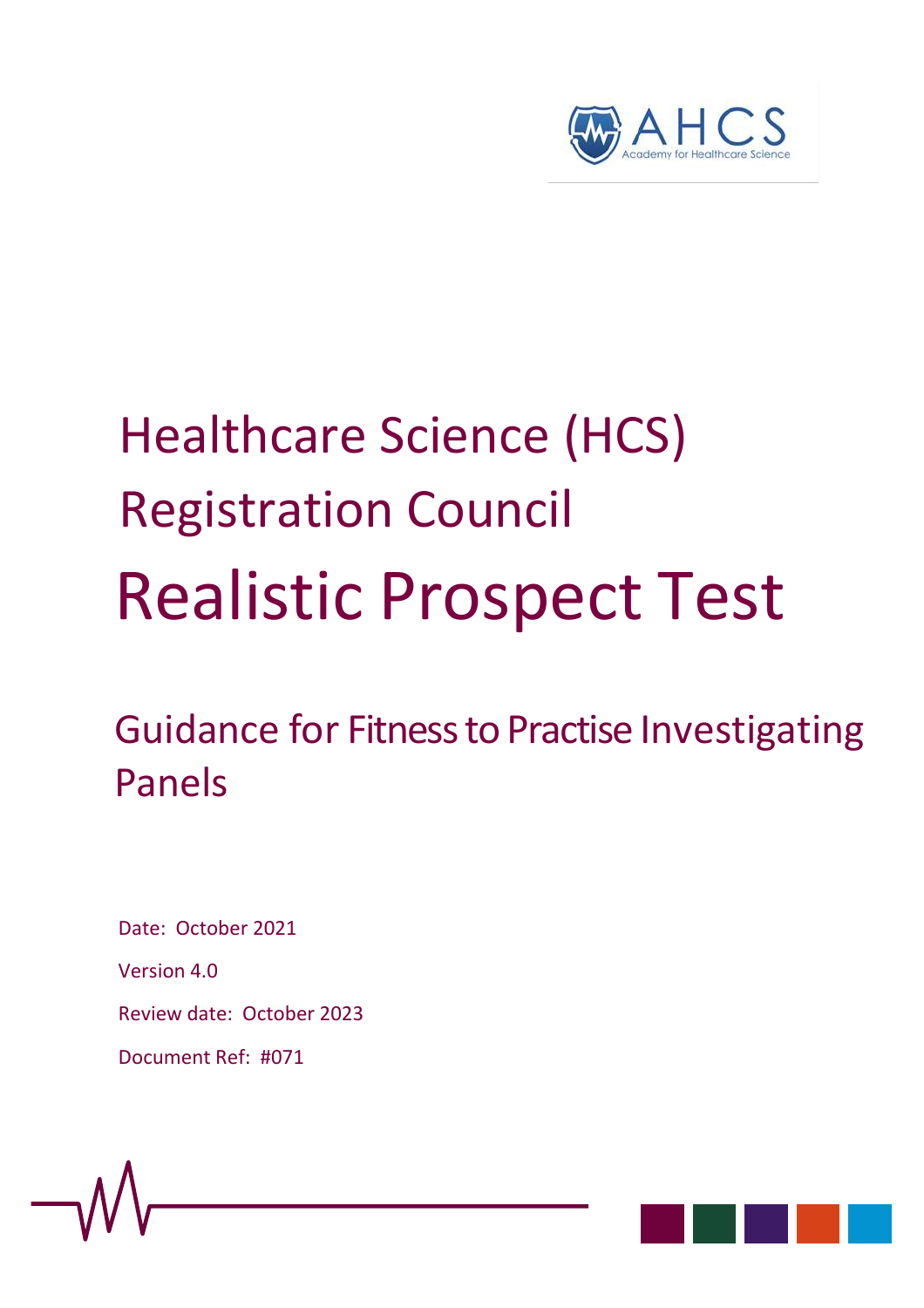# Contents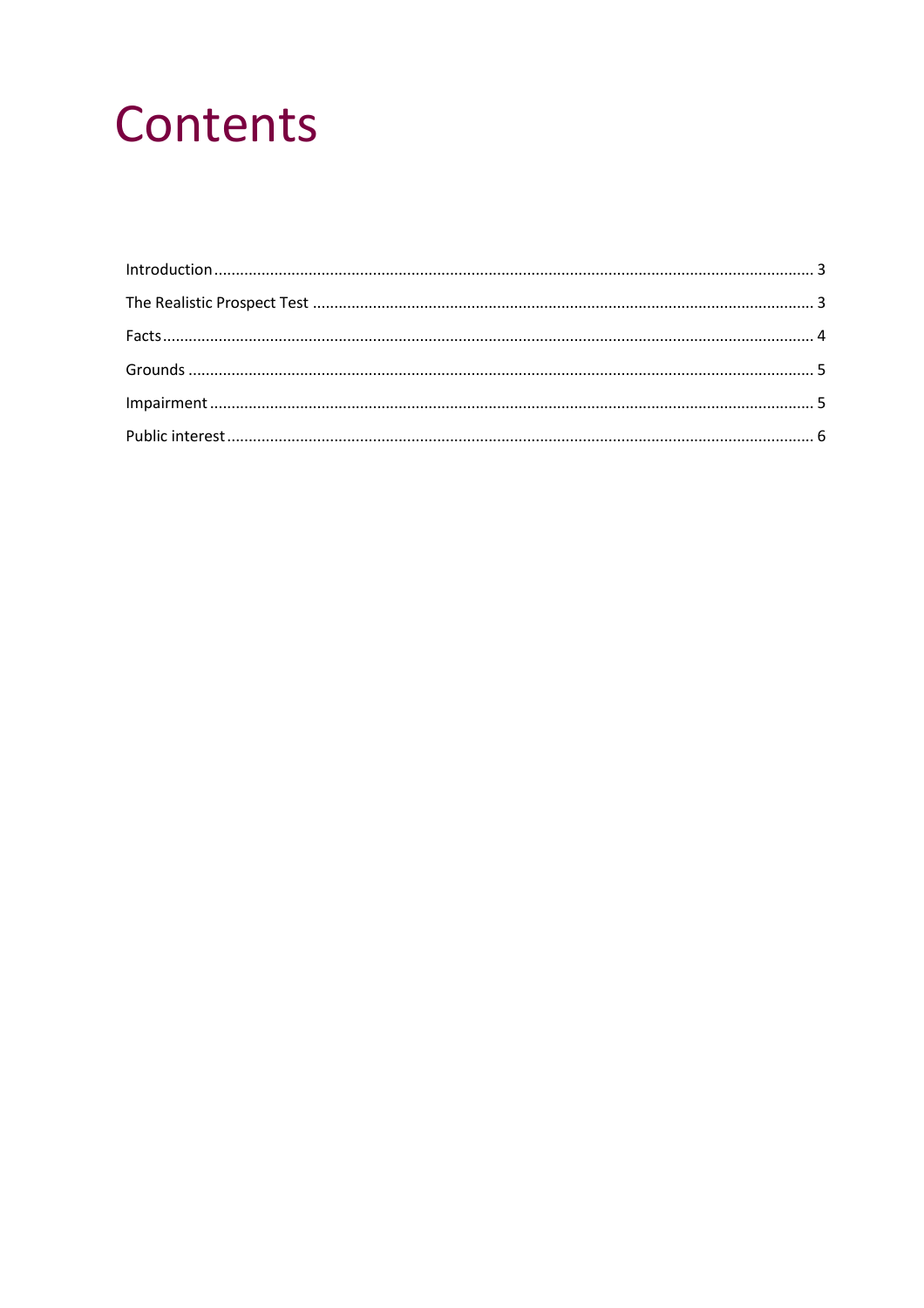#### <span id="page-2-0"></span>Introduction

- 1. The role of the Healthcare Science (HCS) Registration Council is to protect the public. Protecting the public requires that the Council publishes the standards required of its registrants and takes appropriate action when registrants fail to meet those standards. The Council also needs to ensure public confidence in its regulatory work; it works in the public interest, and not in the interests of professionals or others involved in the delivery of healthcare.
- 2. Determining a registrant's fitness to practise is central to the Council's work. When we say that a registrant is 'fit to practise' we mean that they have the skills, knowledge and character to practise their profession safely and effectively.
- 3. Fitness to practise is not just about professional performance. It also includes acts by a registrant which may affect public protection or confidence in the profession and may also include matters not directly related to professional competence. The Registration Council's procedures are designed to protect the public from those who are not fit to practise.
- 4. If a registrant's fitness to practise is 'impaired', it means that there are concerns about their current ability to practise safely and effectively. This may mean they should not practise at all, or that they should be limited in what they can do. Of course, registrants may make mistakes that are unlikely to be repeated. They may also recognise that they lack the skills or knowledge to perform certain tasks and take action to develop these skills. In such cases, while the individual may have done something wrong, their fitness to practise may not

be impaired, and it may not be in the public interest to pursue such a case. Nor is it in the public interest to act where there is no or little chance of success.

- 5. The Registration Council's fitness to practise procedures include a **Realistic Prospect Test**. This test is commonly used in healthcare regulation and is intended to ensure that regulators focus on protecting the public and patients and act when appropriate and in the public interest.
- 6. In accordance with the HCS Fitness to Practise Rules, the Realistic Prospect Test is applied by an Investigating Panel once it has considered the evidence concerning a formal allegation about a registrant.
- 7. The Investigating Panel consists of at least three people, including a Lay Chair, who are independent of the Registration Council and not involved in the management or decision making in the Academy for Healthcare Science.
- 8. The Fitness to Practise Rules require that guidance on the Realistic Prospect Test is published to help members of Investigating Panels in their decision making, to ensure consistency across the whole of the fitness to practise procedures and to ensure the AHCS always works in the public interest.

## <span id="page-2-1"></span>The Realistic Prospect Test

- 9. Having considered the evidence before it, an Investigating Panel is able to make one of three recommendations:
	- a. To take the case no further;
	- b. To recommend a course of action in agreement with the registrant (as an alternative to a full Fitness to Practise hearing); or
	- c. To refer the matter to a Fitness to Practise Panel for a full public hearing.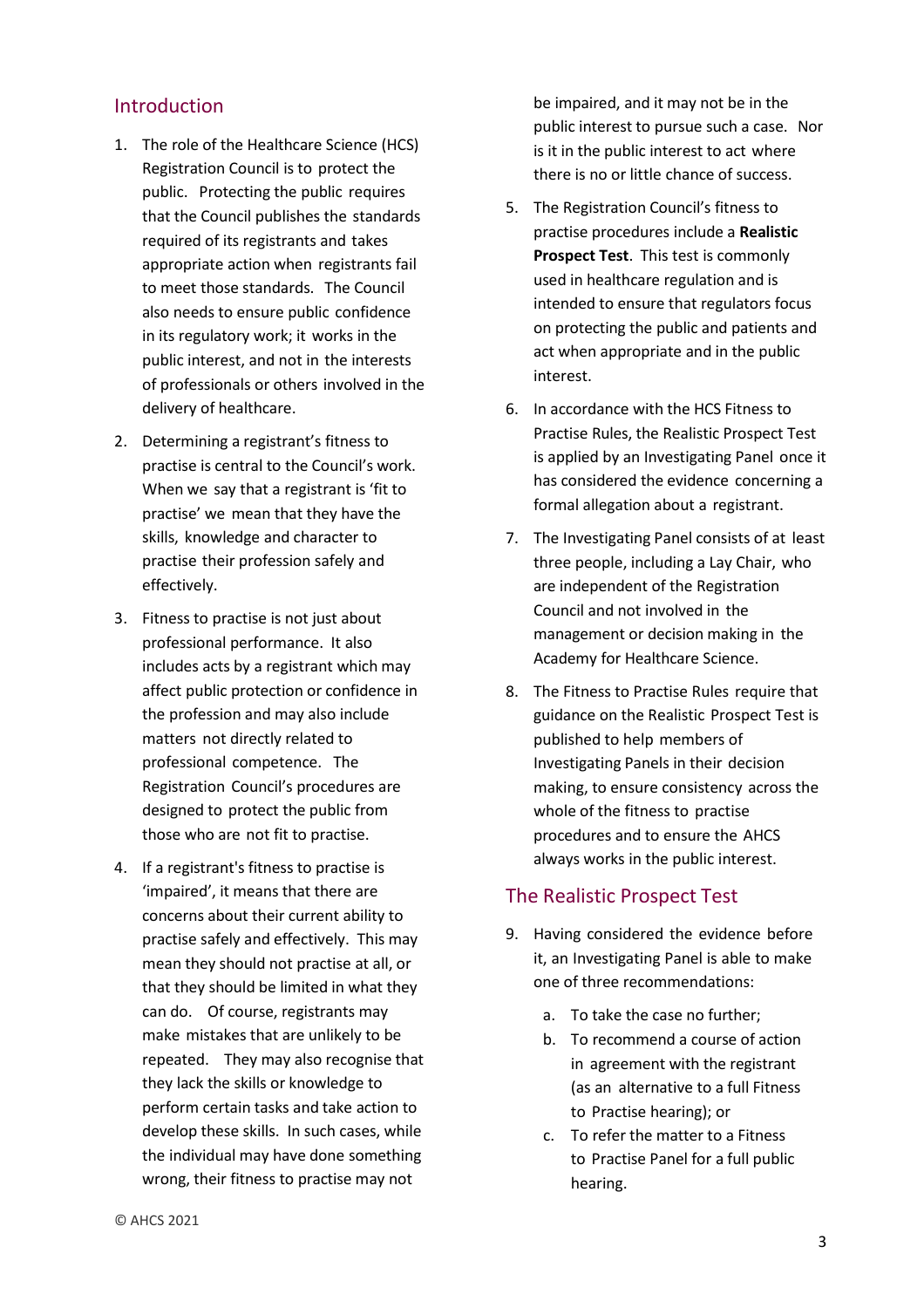In making this decision, the panel needs to determine whether there is a realistic prospect of a finding of impairment; that is, that at a hearing in front of the Fitness to Practise Panel, the Registration Council would be able to establish that the registrant's fitness to practise is impaired.

- 10. The Investigating Panel needs to be satisfied that there is a real or genuine possibility (as opposed to a remote or fanciful one) that the Registration Council will be able to establish its case. In accordance with the Fitness to Practise rules, the panel should send to the Registrant all details of the allegation and invite written representations or information to be considered by the panel.
- 11. The test does not require the panel to be satisfied on the balance of probabilities or call for substantial inquiry, but the panel still needs to consider the case carefully. The panel should bear in mind that it is for the Registration Council to prove the alleged facts and that the registrant's fitness to practise is currently impaired, and not for the registrant to disprove the facts or to demonstrate their fitness to practise.
- 12. The panel should apply the Realistic Prospect Test to the whole of the allegation. This includes assessing whether it is likely that the Registration Council will be able to:
	- a. Establish the facts;
	- b. Establish whether those facts amount to the grounds of the allegation (e.g. misconduct, lack of competence, deliberate falsification of information); and
	- c. In consequence, establish that the registrant's fitness to practise is likely to be currently impaired.

Each of these elements should be considered carefully and in the order set out above.

#### <span id="page-3-0"></span>Facts

- 13. In most cases, the evidence will relate solely to the facts (that is, evidence that certain events involving the registrant occurred on the dates, and at the places and times alleged). It will be rare for separate evidence to be provided that those facts amount to grounds or the issue of impairment, as these are matters of judgement for the panel (although in some cases, such as criminal convictions, evidence of fact may also be evidence of grounds).
- 14. The panel's function is not to find fact. It cannot test the veracity of the evidence, definitively resolve significant conflicts of evidence or reach a conclusion as to whether an allegation is true or untrue. It falls solely to the Fitness to Practise Panel to make a final determination and judge whether any facts are proved. The role of the Investigating Panel is to assess whether, on the basis of the evidence before it, there is a real and genuine possibility that the Registration Council is likely to be able to establish the facts before a Fitness to Practise Panel.
- 15. In considering whether there is a real prospect of the facts being found to be proved before a Fitness to Practise Panel, the Investigating Panel should bear in mind that the Fitness to Practise Panel will consider whether the facts have been proved on the balance of probabilities, (rather than that they are sure or beyond a reasonable doubt). In other words, a Fitness to Practise Panel must be satisfied that it is more likely than not that an event happened.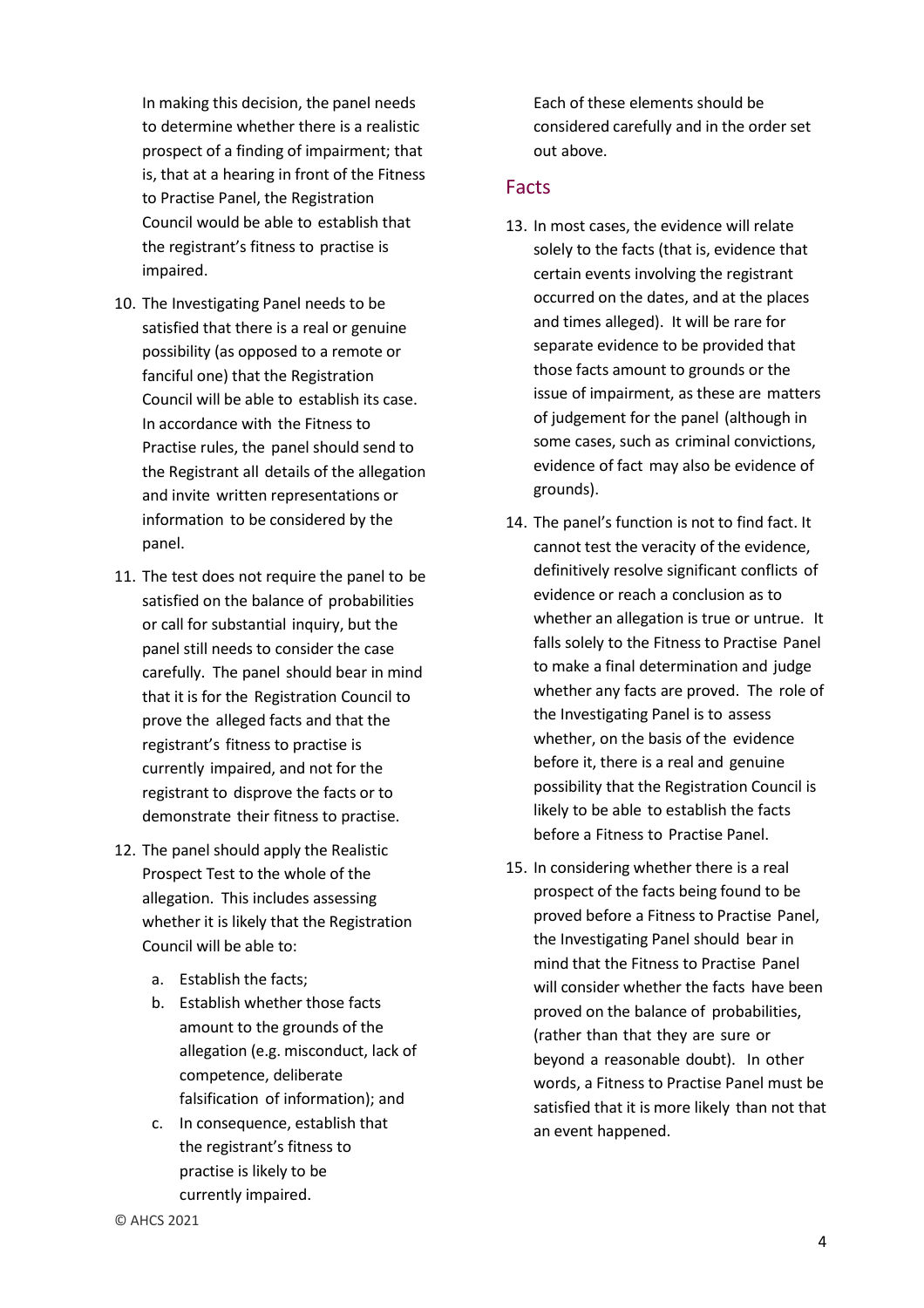16. The Investigating Panel may assess the overall weight of the evidence but should not seek to resolve substantial conflicts in the relevant evidence. Resolving substantial conflicts in the available evidence, such as deciding which of several differing versions of events is correct, is not a task which can be undertaken by an Investigating Panel. Such conflicts do not mean that there is a case to answer and, conversely, do not mean that the Registration Council would be unable to prove its case.

#### <span id="page-4-0"></span>Grounds

- 17. Having considered the facts, the panel should turn its attention to whether there is a realistic prospect that the Registration Council will be able to demonstrate that the facts amount to the grounds of the formal allegation. These grounds are set out in the Fitness to Practise Rules.
- 18. In reaching their decision the panel may have regard to the relevant Standards of Proficiency and Good Scientific Practice. It may also take account of any standard protocols or procedures commonly used. It should be stressed, however, that failure to follow an established protocol or procedure may not in of itself constitute grounds. The panel must assess whether it is likely that the Registration Council will be able to demonstrate that the facts amount to one of the grounds of allegation outlined in the Fitness to Practise Rules.
- 19. The panel should exercise utmost caution when disagreeing with the conclusion of another body with appropriate expertise (such as a statutory regulator), which has reached its decision after a hearing where all the evidence before the panel was considered.

The panel is not entitled to go behind the fact of a conviction. Equally the panel is not entitled to go behind the giving of a caution which involves an admission of guilt by the registrant. It should not consider submissions by the registrant they were not in fact guilty of the offence of which they were convicted or in respect of which they were cautioned. Evidence of conviction or caution is, in of itself, grounds.

## <span id="page-4-1"></span>Impairment

- 20. At this stage, the panel should turn itself to consideration of the possibility of a finding of impairment. The panel must remember that a case to answer decision can only be made on the basis that fitness to practise is currently impaired. Simply establishing that the facts appear to breach the standards required of registrants or that this may amount to grounds of allegation is insufficient.
- 21. A finding of impairment is a finding that, based on prior events, there are on- going concerns about a registrant's ability to practise their profession. Consequently, panels should recognise that impairment is unlikely to be found in cases relating to:
	- relatively minor issues, where the registrant has acknowledged and has insight into any failings and where local resolution or other remedial action has been taken;
	- employment issues which do not compromise the safety or well-being of, service users, such as lateness or poor time